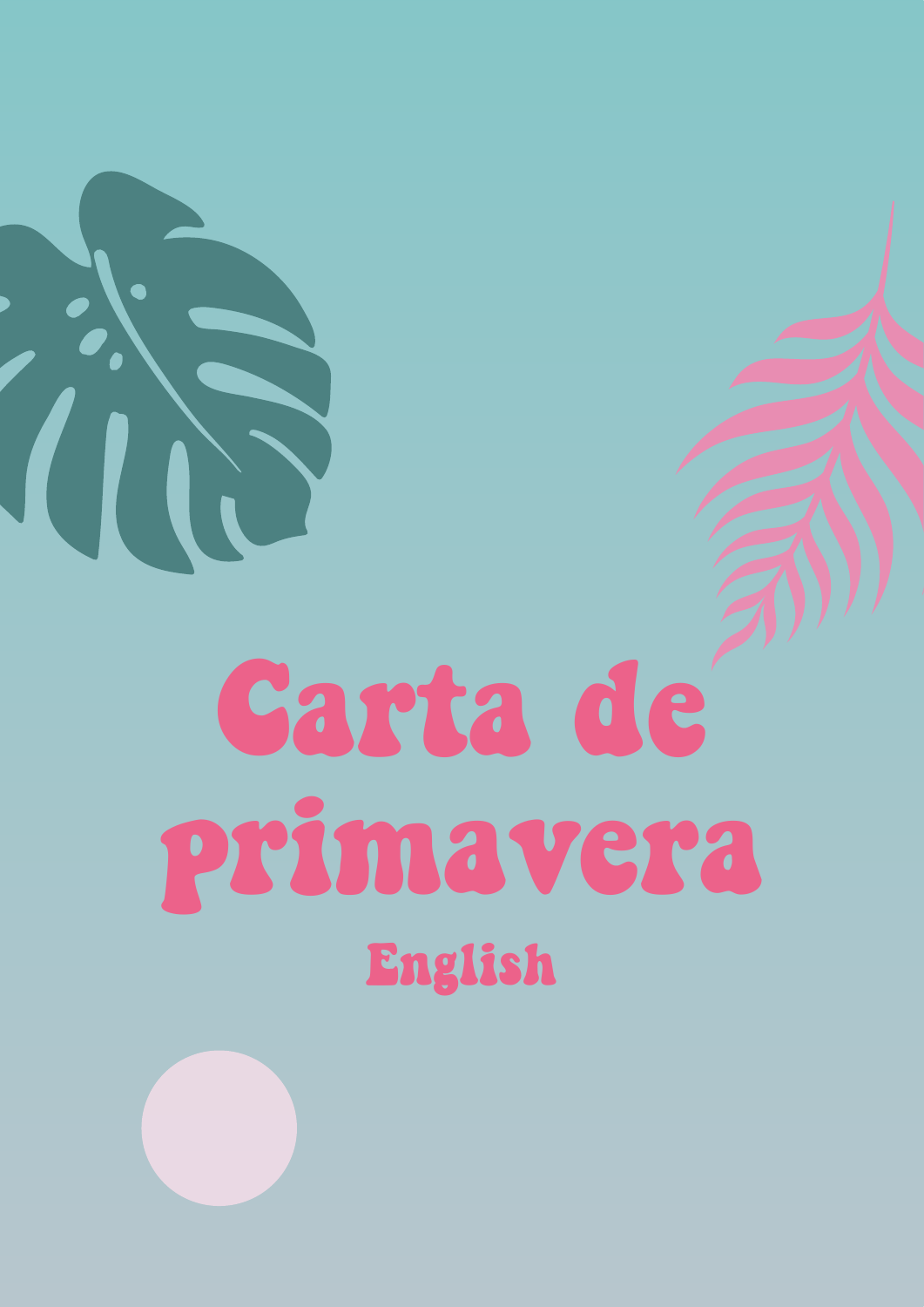## Small dishes

| <b>IBERIAN HAM CROQUETTE</b>                            | 1,40 |
|---------------------------------------------------------|------|
| <b>OCTOPUS CROQUETTE</b><br>WITH PAPRIKA MAYONNAISE     | 1,80 |
| <b>CHICKEN YAKITORI</b><br><b>WITH SATAY SAUCE</b>      | 2,80 |
| <b>RIB BRIOCHE</b>                                      |      |
| WITH YAKINIKU MAYO SAUCE,<br><b>CASHIMA AND SICHIMI</b> |      |



#### **GRILLED PORK TACO** WITH PICO DE GALLO, MAYO CHIPOTLE

**CHICKEN TACO WITH POBLANO MOLE,** FRESH CHEESE WITH PICKLED ONION

7

7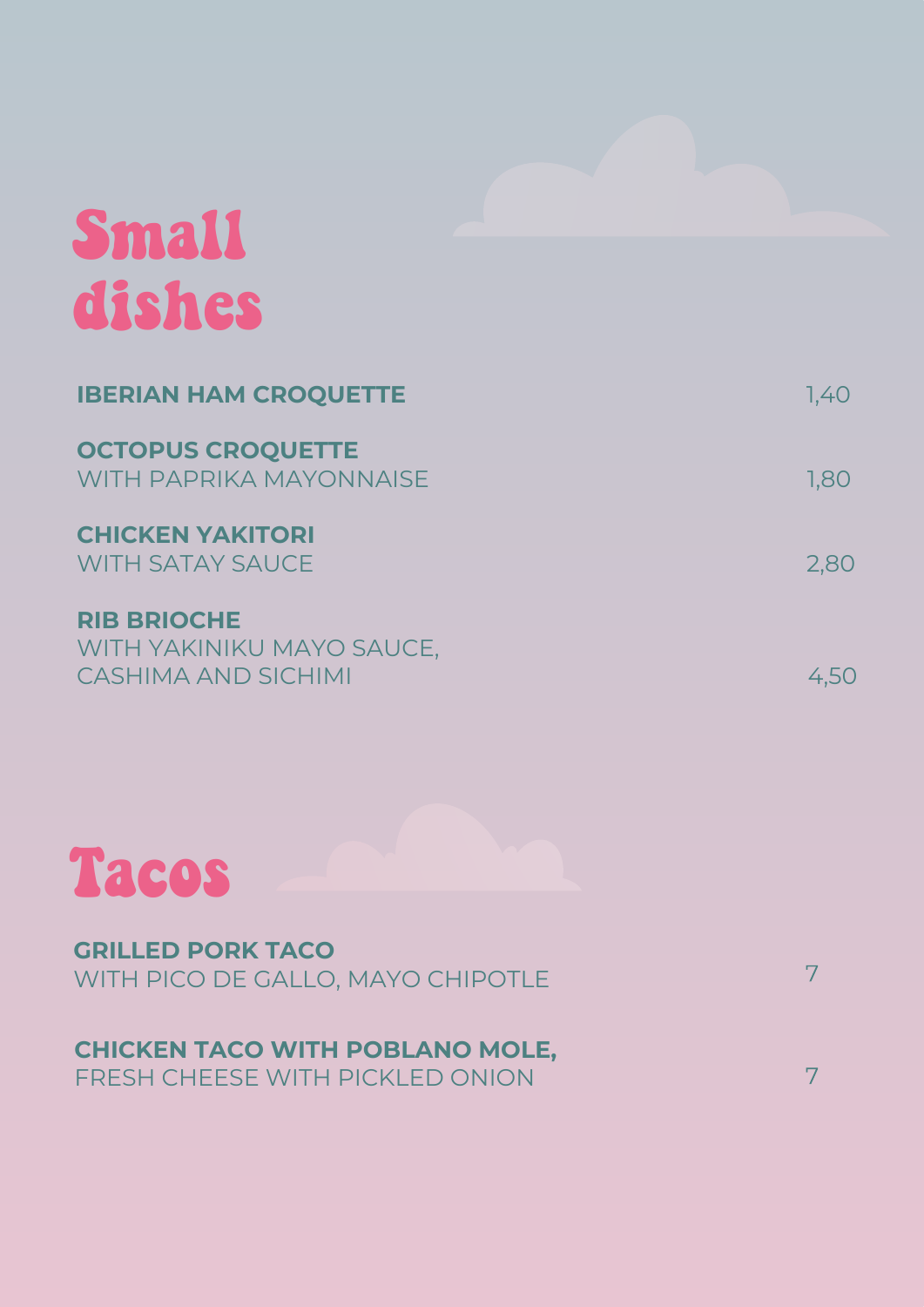#### To share

| <b>SPANISH POTATOE SALAD</b><br><b>WITH PRAWNS</b>                                                               | 14/8            |
|------------------------------------------------------------------------------------------------------------------|-----------------|
| <b>FRIED EGGS</b><br>WITH CRAYFISH, IBERIAN HAM AND TRUFFLE                                                      | 16              |
| <b>FRIED SQUID</b><br><b>WITH LIME ALIOLI SAUCE</b>                                                              | 12              |
| <b>FRENCH FRIES</b><br>WITH ALIOLI SAUCE AND SPICY OIL                                                           | 6,50            |
| <b>GRILLED SALAD,</b><br>SMOKED SARDINE, STRACCIATELLA ZUCA AND ROMESCU                                          | $\overline{11}$ |
| <b>OLD COW RAVIOLI</b><br><b>WITH PARMESANO FOAM</b>                                                             | 16              |
| <b>CONFIT AND FRIED ARTICHOKES</b><br>TRUFFLED PARMENTIER, CURED YOLK, BLACK PUDDING<br>AND IBERIAN IBERIAN JOWL | 13              |
| <b>TRUFFLED SIRLOIN CARPACCIO,</b><br>CAVIARIOLI, CREAMY PARMESAN AND CAPERS                                     | 19              |
|                                                                                                                  |                 |

#### **ASK ABOUT OUR RICE**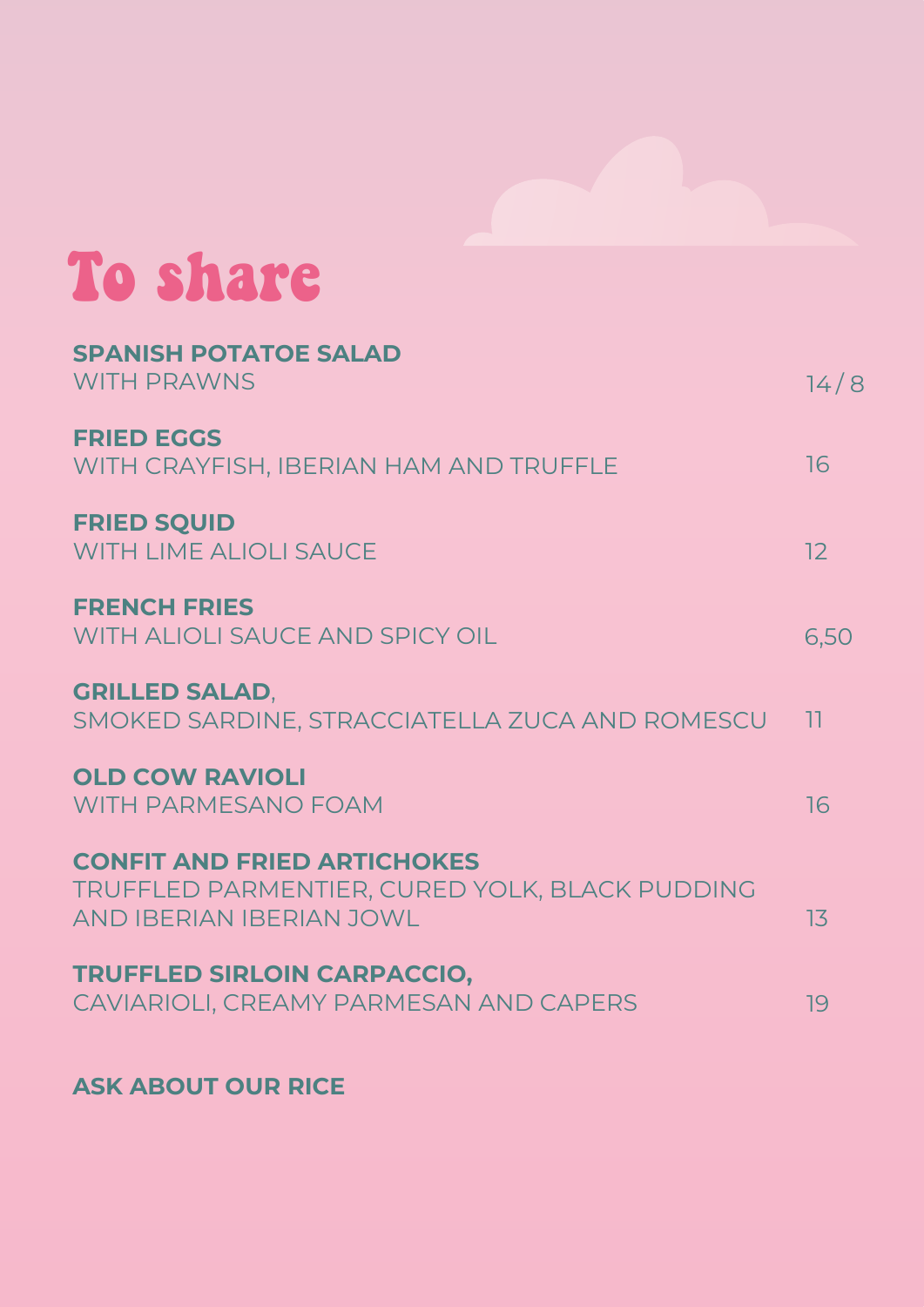# Principal dish

| MEAT                                                                                                                                 |                  |
|--------------------------------------------------------------------------------------------------------------------------------------|------------------|
| <b>SIRLON STEAK TARTAR</b>                                                                                                           | 19               |
| <b>IBERIAN PORK</b><br>WITH MOJO PICÓN SAUCE, PEPPERS Y POTATOES                                                                     | 18               |
| <b>BURGER TXULETA</b><br>FRIED ONION, CARAMELIZED ONION, AND MAYO<br><b>BURGER SAUCE</b>                                             | 15 <sup>15</sup> |
| <b>TXOGITXU SIRLON WITH MUSHROOMS SAUCE</b><br><b>AND POTATOES</b>                                                                   | 24               |
| <b>T-BONE</b><br><b>WITH CARAMELIZED PEPPERS</b>                                                                                     | 55               |
| <b>FAKE RISSOTTO WITH MUSHROOMS</b><br><b>AND IBERIAN SECRET</b><br>PUNTALETTE PASTA, SHIMEJI MUSHROOMS<br><b>AND GRILLED SECRET</b> | 17 <sup>°</sup>  |
| FISH                                                                                                                                 |                  |
| <b>TURBOT WITH CREAM CAULIFLOWER,</b><br>RATATOUILLE AND KALE                                                                        | 18               |
| <b>BALFEGO RED TUNA TATAKI,</b><br>PEANUT WHITE GARLIC, CHERRYS, BASIL OIL                                                           | 20               |
| <b>GRILLED OCTOPUS LEG</b><br>WITH CELERIAC AND RED PESTO, CRISP INK                                                                 | 22               |
| <b>SQUID ONIONS</b><br><b>WITH ALIOLI IN ITS INK</b>                                                                                 | 14 <sup>°</sup>  |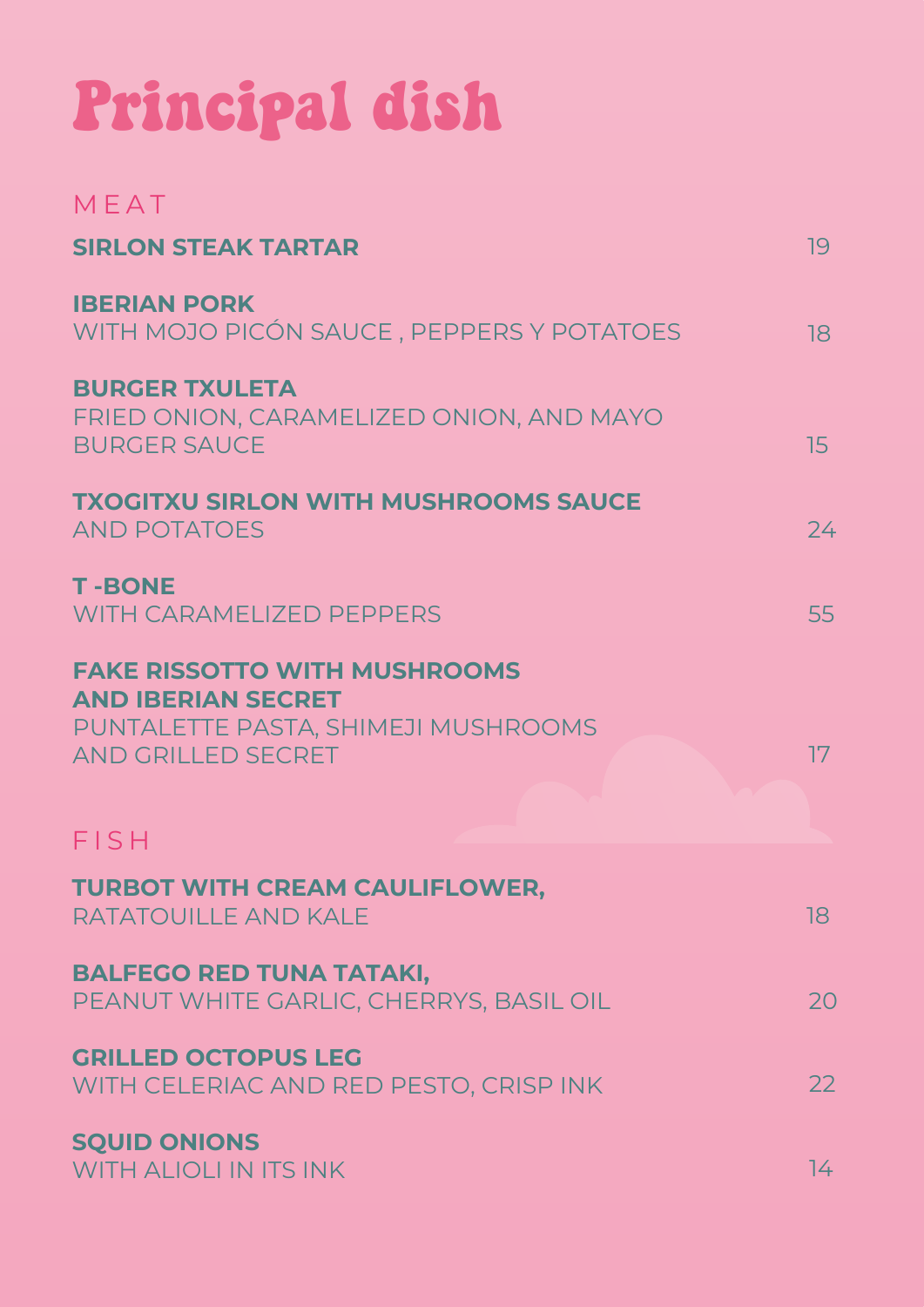## A little sweet

| <b>CHEESECAKE</b>                                                    | 6,50 |
|----------------------------------------------------------------------|------|
| <b>CHOCOLATE TEXTURES</b>                                            | 6,50 |
| <b>MILLEFEUILLE WITH VANILLA CREAM</b><br><b>AND NUTELLA</b>         |      |
| <b>CARAMELIZED FRENCH TOAST, PASTRY CREAM</b><br><b>AND CARDAMOM</b> | 6,50 |

PRICES IVA INCLUIDED TERRACE SUPPLEMENT 0,30 € / 0,50 € UNCORKING 8 € / BOTTLE BIRTHDAY CAKE SERVICE 2 € / PAX